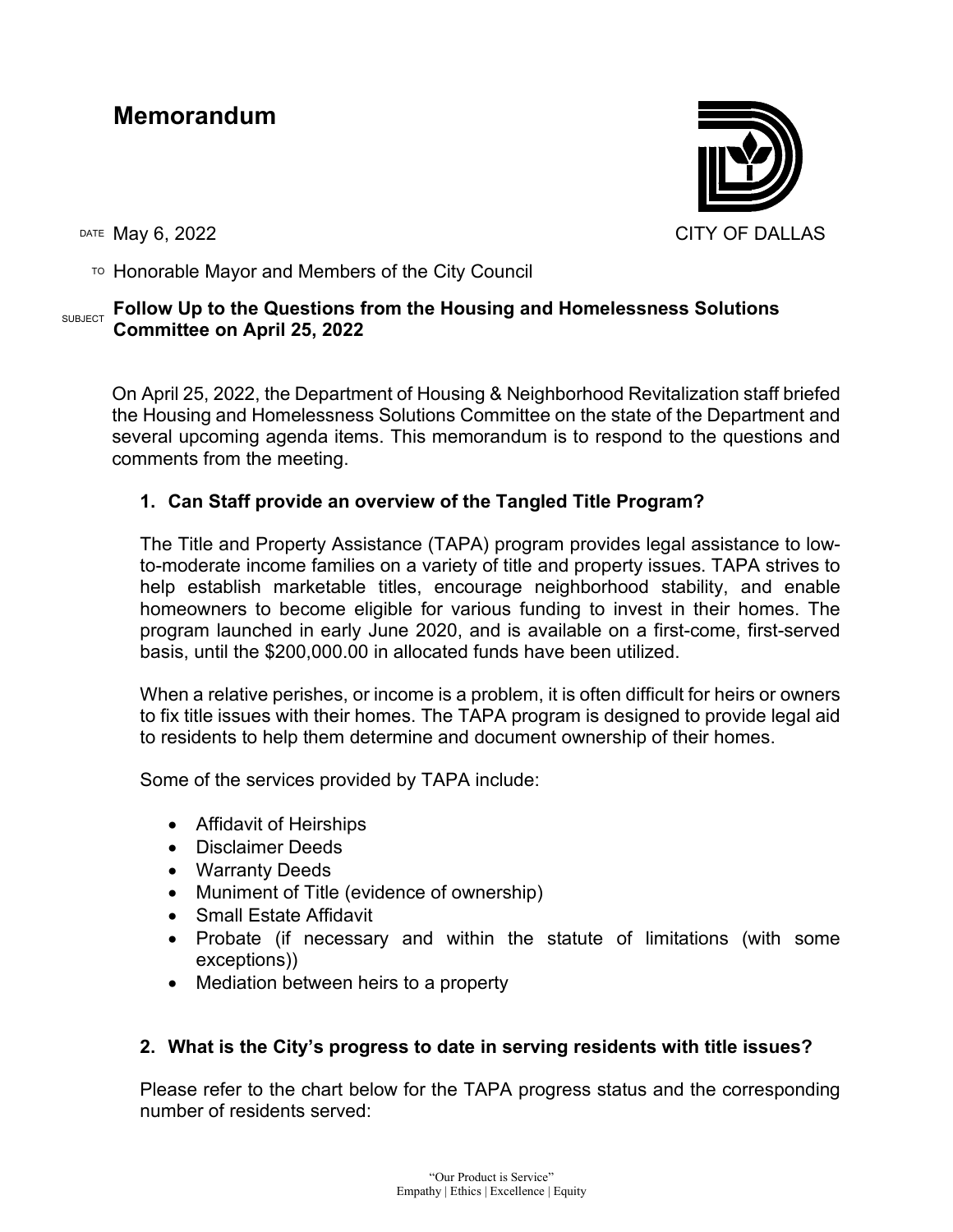#### DATE May 6, 2022

SUBJECT **Follow Up to the Questions from the Housing and Homelessness Solutions Committee on April 25, 2022**

| TAPA<br><b>Progress Status</b> | ТАРА<br>Total |
|--------------------------------|---------------|
| <b>Legal Screenings</b>        | 120           |
|                                |               |
| TAPA Non-Qualified/Hired       | 13            |
| <b>Advised No Services</b>     | 30            |
| No Show for Consultation       | 11            |
| Cases not in the Scope of Work | 8             |
| Referred to other Org.         | 2             |
| No Case                        | 27            |
| Insurable                      | 1             |
| <b>Affidavit of Heirship</b>   | 36            |
| <b>Lady Bird Deed</b>          | 6             |
| <b>Gen Warranty Deed</b>       | 15            |
| <b>Correction Affidavit</b>    | 1             |
| Title Report                   | 1             |

## **3. Can Staff provide a progress update on the Historic Tenth Street Repair Program?**

Since January of 2021, progress on the Historic Tenth Street Repair Program is as follows:

#### **2021**

- January Started taking applications, six (6) received
- February to April Eligibility, inspection, bid walk
- April Started Certificate of Appropriates process, was told we needed engineer report
- May Procurement stated housing needed to procure engineers and housing could manage the process
- June Engineer RFQ was launched
- August Engineer Contract was executed
- September City Council amended program from \$20k to \$50k and 80% AMI to 120% - no new applicants
- October- Engineer conducted site assessments
- October City Council Created ARPA NRP
- December City Council Approved ARPA Program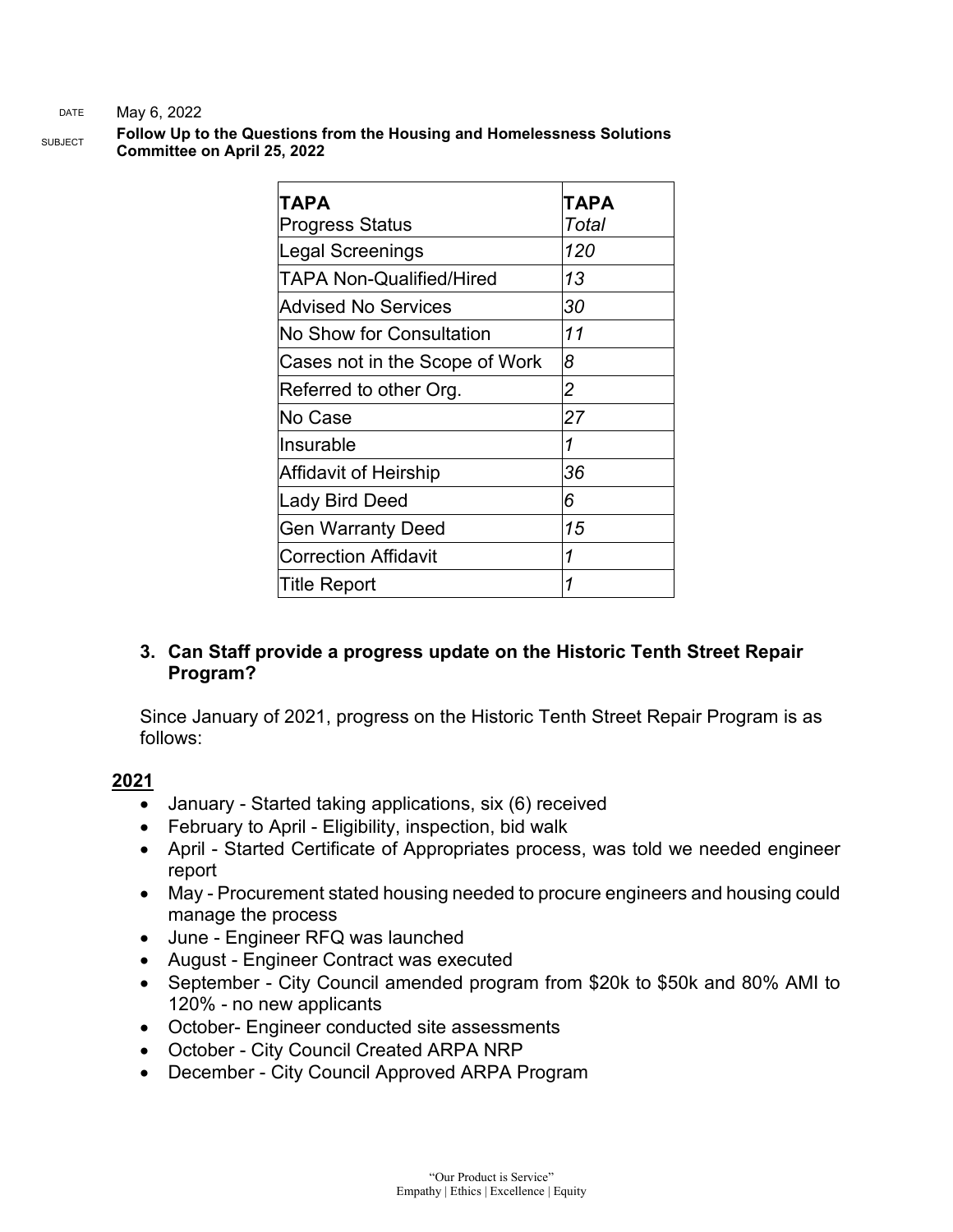DATE May 6, 2022

#### SUBJECT **Follow Up to the Questions from the Housing and Homelessness Solutions Committee on April 25, 2022**

#### **2022**

- January to Present working on standing up ARPA, hiring staff, communications
- May 12 1st community meeting on ARPA and update on home repair in general
- May Ready to accept new applications, continue Certificate of Appropriateness Process and start agreements for construction on first homes already in the pipeline

#### **4. Are there other Major Texas Cities with both Housing Finance Corporations (HFC) and Public Facility Corporations (PFC)?**

The City of Dallas is currently served by both a PFC that was authorized by City Council on June 24, 2020 by Resolution No. 20-1035, pursuant to Chapter 303 of the Texas Local Government Code - the Texas Public Facility Corporation Act (PFC Act), and an HFC that was authorized by City Council on April 25, 1984, by Resolution No. 84-1458, pursuant to Chapter 394 of the Texas Local Government Code - the Texas Housing Finance Corporation Act (HFC Act). Staff was asked if other Texas cities were served by both types of corporations and have confirmed that every City with a population of over 500,000 is served by both an HFC and a PFC.

As seen in the table below, all Texas cities with a population over 500,000 are served by HFCs and PFCs created by various entities including the City itself, the County, and Housing Authorities. The PFC Act authorizes housing authorities to create one or more PFCs so long as the multi-family development reserves at least 51% of the units for residents earning at or below 80% of the area median income (AMI).

| Texas Cities Served by HFCs and PFCs (500,000+ Population) |            |                                                 |                                               |
|------------------------------------------------------------|------------|-------------------------------------------------|-----------------------------------------------|
| City                                                       | Type       | <b>Name</b>                                     | Incorporator                                  |
| <b>Houston</b>                                             | HFC        | City of Houston HFC                             | City of Houston                               |
| Houston                                                    | <b>PFC</b> | <b>HHA Foutainview PFC</b>                      | <b>Houston Housing Authority</b>              |
| Houston                                                    | <b>PFC</b> | <b>Victory Street PFC</b>                       | <b>Houston Housing Authority</b>              |
| San Antonio                                                | <b>HFC</b> | San Antonio Housing Trust HFC                   | San Antonio Housing Trust/City of San Antonio |
| San Antonio                                                | <b>PFC</b> | San Antonio Housing Trust PFC                   | San Antonio Housing Trust/City of San Antonio |
| Austin                                                     | <b>HFC</b> | City of Austin HFC                              | City of Houston                               |
| Austin                                                     | <b>HFC</b> | <b>Travis County HFC</b>                        | <b>Travis County</b>                          |
| Austin                                                     | <b>PFC</b> | <b>Travis County Facilities Corporation</b>     | Housing Authority of Travis County            |
| Austin                                                     | PFC        | Austin Affordable PFC, Inc.                     | Housing Authority of the City of Austin       |
| lFort Worth                                                | <b>HFC</b> | Fort Worth HFC                                  | City of Fort Worth                            |
| <b>Fort Worth</b>                                          | <b>PFC</b> | <b>Trinity River PFC</b>                        | Fort Worth Housing Solutions                  |
| El Paso                                                    | <b>HFC</b> | El Paso Housing Authority                       | City of El Paso                               |
| <b>El Paso</b>                                             | PFC        | Housing Opportunity Management Enterprises, PFC | Housing Authority of El Paso                  |

Numerous HFCs and PFCs have been created to serve the specific affordable and workforce housing needs of the State's largest Cities. Given the need for affordable and workforce housing at all income bands (including market-rate units) throughout the City, Staff recommends the continued support of both the Dallas HFC and the Dallas PFC.